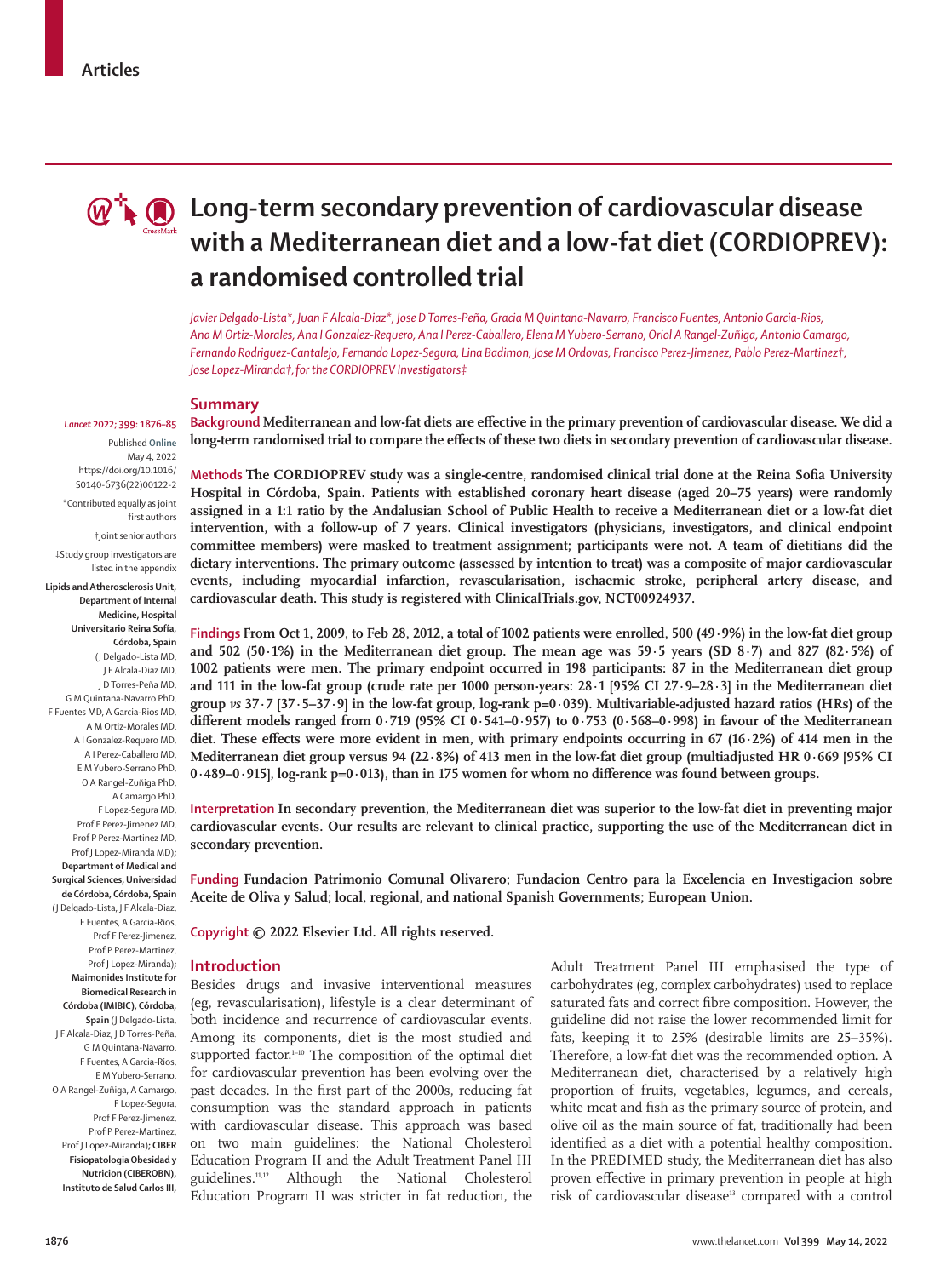### **Research in context**

#### **Evidence before this study**

Evidence from clinical trials of the effect of a Mediterranean diet in secondary prevention of cardiovascular disease is scarce. Two reviews highlight the need for clinical data from clinical trials. A Cochrane Library report evaluated current knowledge about the effects of the Mediterranean diet on primary and secondary prevention. The authors conclude that there is a paucity of evidence for secondary prevention and that the ongoing studies might provide more certainty in the future. In that report, accumulated data were available from 605 patients on the Mediterranean diet for 4 years versus usual care, and 101 patients on the Mediterranean diet for 2 years versus an active comparator, compared with the 1002 patients on the Mediterranean diet versus low-fat diet for 7 years in our CORDIOPREV study. A 2019 critical review by Martinez-Gonzalez and colleagues analysing the effect of the Mediterranean diet highlights the need for new data on secondary prevention, because the only two significant existing studies were either too short (de Lorgeril and colleagues, 1999) or they presented some concerns (Singh and colleagues, 2002). Although clinical guidelines recommend the Mediterranean

diet (which had advice to reduce dietary fat). Active intervention by dietitians was done to equalise the intensity of the intervention between groups.13 However, despite epidemiological and mechanistic studies showing similar results,<sup>14-21</sup> no evidence from large-scale, long-term clinical trials exists on the efficacy of the Mediterranean diet on secondary cardiovascular prevention, especially when compared with another active group. The CORDIOPREV study, a long-term, large-scale clinical trial aimed to compare the efficacy of two healthy dietary interventions (a low-fat diet and a Mediterranean diet) in secondary cardiovascular prevention.

# **Methods**

# **Study design**

The CORDIOPREV study was a single centre, randomised, dietary intervention clinical trial in patients with coronary heart disease developed at Reina Sofia University Hospital in Córdoba, Spain. Details of the trial design are provided elsewhere.<sup>22</sup> Extra-virgin olive oil was provided free of charge to the participants in the Mediterranean diet group (1 L per week per household). Healthy food bag packs, rich in complex carbohydrates, were provided, free of charge, to the participants in the low-fat diet group, with similar commercial value. The [ethics approval](https://www.imibic.org/documents/cordioprevethic.pdf) and [study protocol](https://www.imibic.org/documents/cordioprevprotocol.pdf) can be found on the IMIBIC website.

# **Participants**

The inclusion and exclusion criteria have been previously published.22 Eligible patients included men and women aged 20–75 years who had established coronary heart diet for secondary prevention, there have been no clinical trials in the past 20 years to support this recommendation.

#### **Added value of this study**

The CORDIOPREV study is the only trial in the past 23 years (excluding one subjected to an expression of concern) evaluating the effect of the Mediterranean diet versus any other active comparator in the secondary prevention of cardiovascular disease. This implies that the effect of the Mediterranean diet in the set of current treatment guidelines has not been tested until the CORDIOPREV study. The results of our study provide evidence that the Mediterranean diet is better than the low-fat diet in preventing cardiovascular recurrence. Our study is the most extensive study on secondary prevention with a Mediterranean diet, has the longest follow-up, and had more reported events.

# **Implications of all the available evidence**

This study is a hallmark for the effect of the Mediterranean diet on secondary prevention of cardiovascular disease and can be used to change clinical guidelines on diet recommendations and follow-up of patients with coronary heart disease.

disease, were free of clinical events related to coronary heart disease in the previous 6 months, were able to follow a long-term dietary intervention, and had no severe illnesses or an expected life expectancy lower than the length of the study. The upper age limit was set on the basis of the life expectancy at the conception of the trial (2007) and according to the usual practice in contemporary long-term cardiovascular studies. Patients gave their written informed consent to participate in the study. The three criteria for established coronary heart disease in the CORDIOPREV study were: acute myocardial infarction, hospitalisation for unstable angina, or chronic high-risk ischaemic heart disease (patients with hospitalisation for a coronary event or stable angina with an image diagnostic test showing an epicardial vessel greater than 2·5 mm in diameter with stenosis of more than 50%). More details on these criteria have been published.<sup>22</sup>

#### **Randomisation and masking**

The process of randomisation (1:1) to the low-fat diet or the Mediterranean diet was done by the Andalusian School of Public Health (Granada, Spain), with fixed randomisation stratified in blocks, based on sex, age, and the existence of previous acute myocardial infarction (appendix).

Randomisation was blinded to dietitians, physicians, or any other personnel in the CORDIOPREV team. The procedure for assigning a diet was as follows: when there was a candidate for randomisation, the study dietitians telephoned the person in charge of the study in the Andalusian School of Public Health who then communicated the assigned diet to the dietitian. The CORDIOPREV team, including dietitians, did not know if randomisation

**Madrid, Spain** (J Delgado-Lista, J F Alcala-Diaz, J D Torres-Peña, F Fuentes, A Garcia-Rios, E M Yubero-Serrano, O A Rangel-Zuñiga, A Camargo, F Lopez-Segura, Prof F Perez-Jimenez, Prof P Perez-Martinez, Prof J Lopez-Miranda)**; Biochemical Laboratory, Reina Sofia University Hospital, Córdoba, Spain** (F Rodriguez-Cantalejo MD)**; Cardiovascular Program ICCC, Hospital de la Santa Creu i Sant Pau Research Institute, IIB-Sant Pau, Barcelona, Spain**  (Prof L Badimon PhD)**; CIBER-CV, Instituto de Salud Carlos III, Spain** (Prof L Badimon)**; Cardiovascular Research Chair, UAB, Barcelona, Spain**  (Prof L Badimon)**; Nutrition and Genomics Laboratory, Jean Mayer USDA Human Nutrition Research Center on Aging, Tufts University, Boston, MA, USA** (Prof J M Ordovas PhD)**; IMDEA Food Institute, Madrid, Spain** (Prof J M Ordovas) Correspondence to:

Prof Jose Lopez-Miranda or Javier Delgado-Lista, Lipids and Atherosclerosis Research Unit, Department of Internal Medicine, Hospital Universitario Reina Sofía, 14004 Córdoba, Spain **jlopezmir@uco.es, md1delij@uco.es** 

See **Online** for appendix

For the **ethics approval** see [https://www.imibic.org/](https://www.imibic.org/documents/cordioprevethic.pdf) [documents/cordioprevethic.pdf](https://www.imibic.org/documents/cordioprevethic.pdf)

For the **study protocol** see [https://www.imibic.org/](https://www.imibic.org/documents/cordioprevprotocol.pdf) [documents/cordioprevprotocol.](https://www.imibic.org/documents/cordioprevprotocol.pdf) [pdf](https://www.imibic.org/documents/cordioprevprotocol.pdf)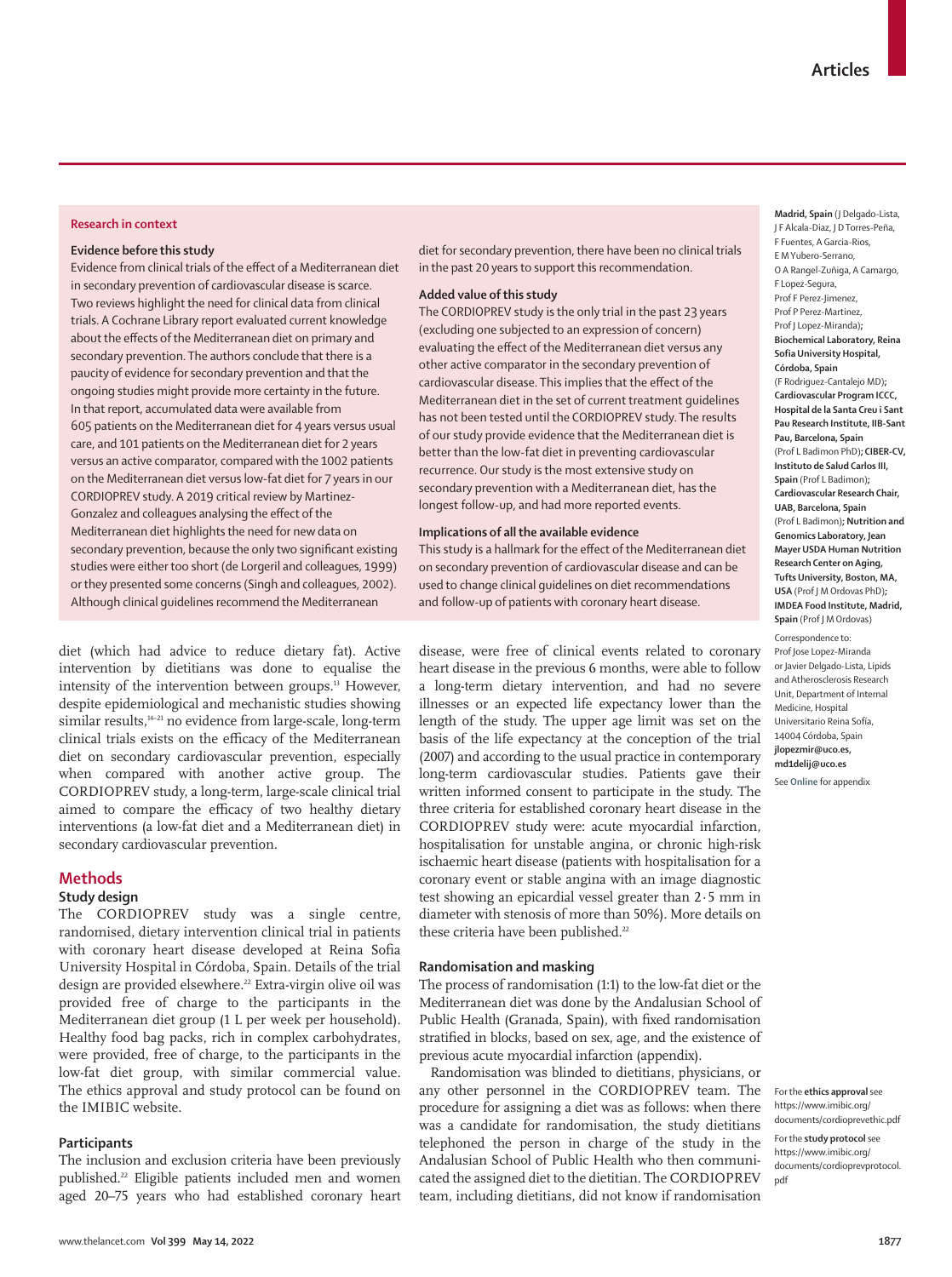|                                                                                                  | Mediterranean diet group                                                                                                                    | Low-fat diet group                                                                                                                                                                    |
|--------------------------------------------------------------------------------------------------|---------------------------------------------------------------------------------------------------------------------------------------------|---------------------------------------------------------------------------------------------------------------------------------------------------------------------------------------|
| Oil (including the oil used<br>for cooking, dressing, and<br>meals consumed outside<br>the home) | Four or more tablespoons of extra<br>virgin olive oil per day<br>(40-60 g per day)                                                          | Less than two tablespoons of vegetable<br>oils (eg, sunflower oil or regular olive<br>oil) per day (20-30 q per day)                                                                  |
| Fruit                                                                                            | Three or more servings of fresh fruit<br>and natural fruit juices per day                                                                   | Three or more servings of fresh, frozen,<br>canned, or dried fruits per day                                                                                                           |
| Vegetables                                                                                       | Two or more servings per day (at<br>least one serving raw or as a salad)                                                                    | Two or more servings per day (fresh,<br>frozen, or canned, without added fat,<br>sauce, or salt)                                                                                      |
| Grains and potatoes                                                                              | Six servings of preferably whole<br>grains per day                                                                                          | Six to 11 servings of grains (preferably<br>whole grains), potatoes, and legumes<br>per day                                                                                           |
| Legumes                                                                                          | Three or more servings per week                                                                                                             | Six to 11 servings of grains (preferably<br>whole grains), potatoes, and legumes<br>per day                                                                                           |
| Dairy                                                                                            | Two servings per day                                                                                                                        | Two to three servings of low-fat or fat-<br>free dairy products per day                                                                                                               |
| Tree nuts                                                                                        | Three or more servings of raw, non-<br>roasted, or fried nuts per week                                                                      | Occasional consumption (one serving<br>or less) of raw, non-roasted, or fried<br>nuts per week                                                                                        |
| Fish and seafood                                                                                 | Three or more servings of especially<br>fatty fish per week                                                                                 | Choose lean fish; limit fatty fish and<br>seafood canned in oil to one serving or<br>fewer per week                                                                                   |
| White meat                                                                                       | Consume white meat (eq, chicken,<br>turkey, or rabbit) instead of red<br>meat; remove skin and visible fat                                  | Choose skinless poultry and lean cuts<br>(eq, loin or round)                                                                                                                          |
| Red or processed meats                                                                           | Less than one serving per week                                                                                                              | One serving or fewer per week                                                                                                                                                         |
| Eggs                                                                                             | Two to four units per week                                                                                                                  | Two or fewer egg yolks per week                                                                                                                                                       |
| Commercial bakery<br>products, sweets, and<br>pastries                                           | One serving or fewer per week                                                                                                               | One serving or fewer per week                                                                                                                                                         |
| Butter and margarine                                                                             | Not allowed                                                                                                                                 | One serving or fewer per week                                                                                                                                                         |
| Wine                                                                                             | Optional consumption, only in case<br>of a habitual wine drinker (one glass<br>per day for women and two glasses<br>per day for men)        | Not allowed                                                                                                                                                                           |
| Sweet or carbonated<br>beverages                                                                 | Less than one drink per day                                                                                                                 | Less than one drink per day                                                                                                                                                           |
| Culinary techniques                                                                              | Use of sofrito (a homemade sauce<br>with garlic, onion, aromatic herbs,<br>and tomato slow cooked in olive oil)<br>two or more times a week | Use low-fat cooking methods (eg,<br>broiling, grilling, roasting, baking,<br>microwaving, and poaching); avoid<br>frying and use of sofrito;<br>remove the visible fat before cooking |
|                                                                                                  |                                                                                                                                             |                                                                                                                                                                                       |

*Table 1:* **Summary of dietary recommendations to the patients in the two intervention groups of the CORDIOPREV study**

> was done by blocks or other methods. Individual allocation documents were recorded in both institutions, and then by weekly telephone calls to ensure the correct allocations were done. The only physician auditing the randomisation was the clinical coordinator, who, together with the head of the randomisation team at the Andalusian School of Public Health, reviewed the allocations. The clinical coordinator did not make clinical visits.

> Regarding masking, dietitians were the only members of the intervention team who knew the diet of each patient. Physicians and other members of the CORDIOPREV team who carried out clinical follow-up and analysis of the patients were unaware of the diets. Participants were instructed not to comment to the

physicians on anything related to diet. This was a crucial point of our study, and even separate rooms for the visits related to diet or clinical follow-up were used. The clinical endpoint committee was also unaware of the diets consumed by the patients.

## **Procedures**

The intervention had a median follow-up of 7 years. Dietary and clinical monitoring was carried out by dietitians, internists, and cardiologists. The dietary models were (1) the Mediterranean diet, comprising a minimum of 35% of the calories as fat (22% monounsaturated fatty acids, 6% polyunsaturated fatty acids, and <10% saturated fat), 15% proteins, and a maximum of 50% carbohydrates, and (2) the low-fat, high complex carbohydrates diet, comprising less than 30% of total fat (<10% saturated fat, 12–14% monounsaturated fatty acids, and 6–8% polyunsaturated fatty acids), 15% protein, and a minimum of 55% carbohydrates. In both diets, the cholesterol content was adjusted to less than 300 mg per day.<sup>22</sup> Dietary adherence was assessed with the 14-point Mediterranean Diet Adherence Screener and 9-point low-fat diet adherence.13 No energy restriction was implemented and the study team explicitly did not promote physical activity. The dietary intervention in the CORDIOPREV study included individual face-to-face visits every 6 months, group sessions every 3 months, and telephone calls every 2 months, all of which aimed at guaranteeing frequent contact between the patients and dietitians (at least 12 interactions per year). During the study, the following interventions were done: regular contacts, group sessions, monitoring of adherence, goal setting, social support, and the provision of foods. Based on previous studies,<sup>23,24</sup> we consider that the intervention was of high intensity. Table 1 shows a summary of dietary recommendations to the patients in the two intervention groups. Further details on the dietary intervention, along with the results of the adherence of the dietary models during the first 7 years, are in the appendix (pp 7–17, 22–30).

# **Outcomes**

The primary outcome of the CORDIOPREV study was a composite of major cardiovascular events, including myocardial infarction, revascularisation, ischaemic stroke, documented peripheral artery disease, and cardiovascular death, for 7 years. Prespecified secondary outcomes are in the appendix (pp 18–20).

# **Statistical analysis**

The sample size and power calculation were calculated on the following assumptions: an incidence rate in the low-fat group of 4 events per 100 person-years that would amount to 24·9% of absolute cumulative incidence after 7 years, a hazard ratio (HR) of  $0.7$ , and statistical power of 80%, with two-tailed  $α=0.05$ . Under these assumptions, the required sample size was 491 patients in each of the two groups. This sample size was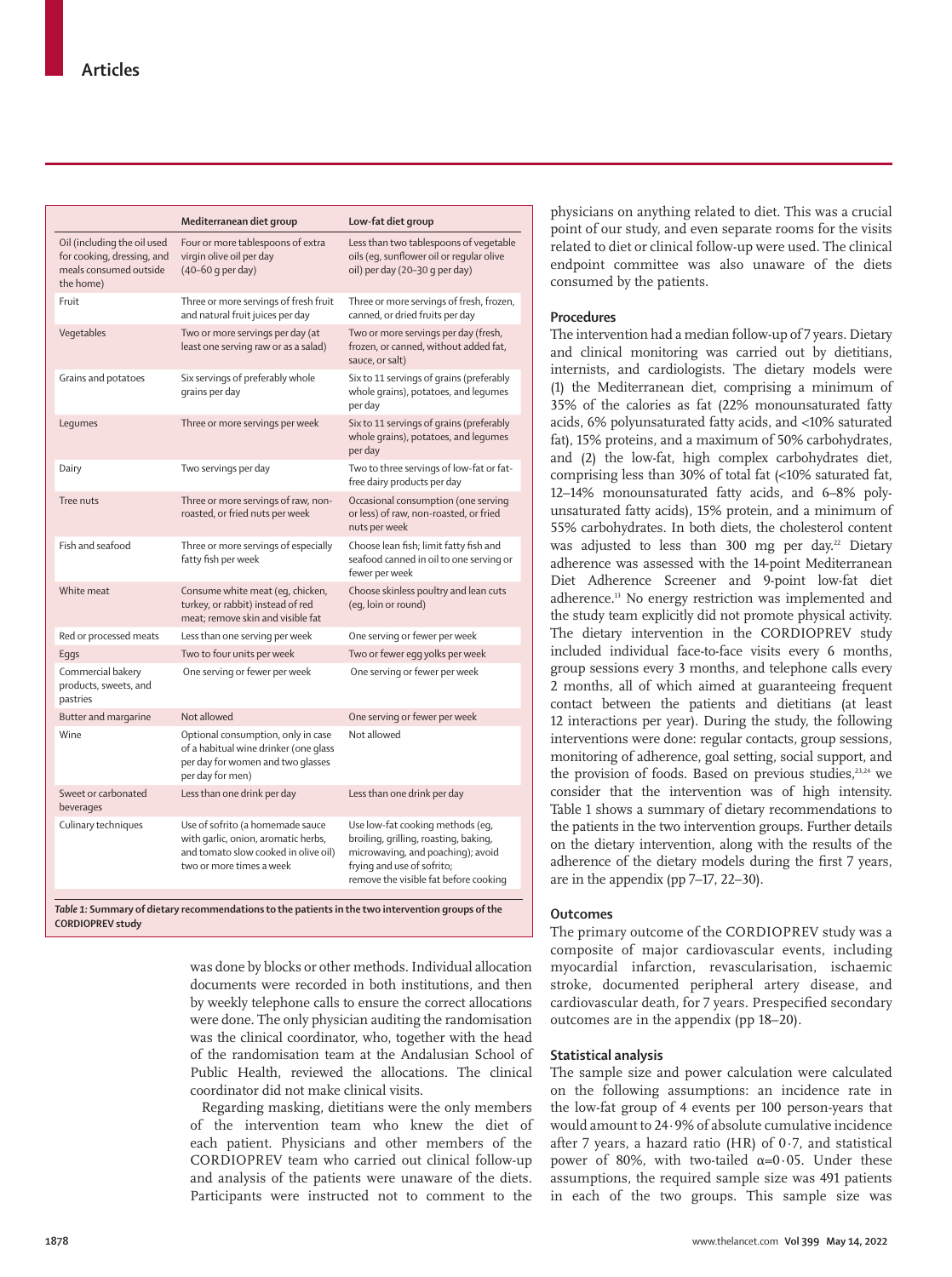|                                                                             | All patients<br>$(n=1002)$         | Mediterranean<br>diet group<br>$(n=502)$ | Low-fat diet<br>group<br>$(n=500)$ |  |
|-----------------------------------------------------------------------------|------------------------------------|------------------------------------------|------------------------------------|--|
| Age, years                                                                  | 59.5(0.2)                          | 59.7(0.4)                                | 59.5(0.4)                          |  |
| Sex                                                                         |                                    |                                          |                                    |  |
| Male                                                                        | 827 (82.5%)                        | 414 (82.5%)                              | 413 (82.6%)                        |  |
| Female                                                                      | 175 (17.5%)                        | 88 (17.5%)                               | 87(17.4%)                          |  |
| Metabolic syndrome                                                          | 581 (58.0%)                        | 279 (55.6%)                              | 302(60.4%)                         |  |
| Systolic blood pressure,<br>mm Hq                                           | 138.8(0.6)                         | 138.5(0.9)                               | 139.0(0.9)                         |  |
| Diastolic blood<br>pressure, mm Hq                                          | 77.2(0.3)                          | 77.2(0.5)                                | 77.3(0.5)                          |  |
| Weight, kg                                                                  | 85.1(0.4)                          | 84.9(0.6)                                | 85.4(0.7)                          |  |
| Height, m                                                                   | 1.65(0.0)                          | 1.65(0.0)                                | 1.65(0.0)                          |  |
| Waist circumference,<br>cm                                                  | 105.1(0.3)                         | 104.9(0.5)                               | 105.4(0.5)                         |  |
| Body-mass index,<br>kg/m <sup>2</sup>                                       | 31.1(0.1)                          | 31.0(0.1)                                | 31.2(0.2)                          |  |
| Total cholesterol,<br>mq/dL                                                 | 159.0(1.0)                         | 159.1(1.5)                               | 159.0(1.3)                         |  |
| HDL cholesterol, mg/dL                                                      | 42.2(0.3)                          | 42.3(0.5)                                | 42.1(0.5)                          |  |
| LDL cholesterol, mg/dL                                                      | 88.5(0.8)                          | 88.9(1.2)                                | 88.2(1.1)                          |  |
| Apolipoprotein A1,<br>mg/dL                                                 | 129.6(0.7)                         | 129.7(1.0)                               | 129.5 (0.9)                        |  |
| Apolipoprotein B,<br>mq/dL                                                  | 73.6(0.5)                          | 73.6(0.8)                                | 73.7(0.8)                          |  |
| Triglycerides, mg/dL                                                        | 135.4(2.2)                         | 134.8(3.1)                               | 136.0(3.2)                         |  |
| Fasting plasma glucose,<br>mg/dL                                            | 113.7(1.2)                         | 114.7(1.8)                               | 112.8(1.6)                         |  |
| Family history of<br>premature coronary<br>artery disease                   | 149 (14.9%)                        | 75 (14.9%)                               | 74 (14.8%)                         |  |
| Family history of<br>diabetes                                               | 468 (46.7%)                        | 229 (45.6%)                              | 239 (47.8%)                        |  |
| Diabetes*                                                                   | 540 (53.9%)                        | 256 (51.0%)                              | 284 (56.8%)                        |  |
| Hypertension                                                                | 683 (68.2%)                        | 346 (68.9%)                              | 337 (67.4%)                        |  |
| Normal systolic<br>function (left<br>ventricular ejection<br>fraction ≥50%) | 951 (94.9%)                        | 473 (94.3%)                              | 478 (95.6%)                        |  |
| History of myocardial<br>infarction                                         | 620 (61.9%)                        | 312 (62.2%)                              | 308 (61.6%)                        |  |
|                                                                             | (Table 2 continues in next column) |                                          |                                    |  |

|                                                                                                                                                                                                                                                                                                                                                                                                                                                                                                                                                                                                                    | All patients<br>$(n=1002)$ | Mediterranean<br>diet group<br>$(n=502)$ | Low-fat<br>diet group<br>$(n=500)$ |  |  |
|--------------------------------------------------------------------------------------------------------------------------------------------------------------------------------------------------------------------------------------------------------------------------------------------------------------------------------------------------------------------------------------------------------------------------------------------------------------------------------------------------------------------------------------------------------------------------------------------------------------------|----------------------------|------------------------------------------|------------------------------------|--|--|
| (Continued from previous column)                                                                                                                                                                                                                                                                                                                                                                                                                                                                                                                                                                                   |                            |                                          |                                    |  |  |
| History of coronary<br>artery bypass grafting                                                                                                                                                                                                                                                                                                                                                                                                                                                                                                                                                                      | 32(3.2%)                   | 19 (3.8%)                                | 13(2.6%)                           |  |  |
| History of percutaneous<br>coronary intervention                                                                                                                                                                                                                                                                                                                                                                                                                                                                                                                                                                   | 914 (91.2%)                | 456 (90.8%)                              | 458 (91.6%)                        |  |  |
| Current smoker                                                                                                                                                                                                                                                                                                                                                                                                                                                                                                                                                                                                     | 95 (9.7%)                  | 43 (8.7%)                                | 52 (10.7%)                         |  |  |
| Former smoker                                                                                                                                                                                                                                                                                                                                                                                                                                                                                                                                                                                                      | 635 (64.6%)                | 317 (63.8%)                              | 318 (65.4%)                        |  |  |
| History of stroke or<br>transient ischaemic<br>attack                                                                                                                                                                                                                                                                                                                                                                                                                                                                                                                                                              | 51(5.1%)                   | 26(5.2%)                                 | $25(5.0\%)$                        |  |  |
| History of peripheral<br>vascular disease                                                                                                                                                                                                                                                                                                                                                                                                                                                                                                                                                                          | 29 (2.9%)                  | 15 (3.0%)                                | 14 (2.8%)                          |  |  |
| History of previous<br>malignancy                                                                                                                                                                                                                                                                                                                                                                                                                                                                                                                                                                                  | 26 (2.6%)                  | 18 (3.6%)                                | 8(1.6%)                            |  |  |
| <b>Baseline medication</b>                                                                                                                                                                                                                                                                                                                                                                                                                                                                                                                                                                                         |                            |                                          |                                    |  |  |
| Antiplatelets or<br>anticoagulants                                                                                                                                                                                                                                                                                                                                                                                                                                                                                                                                                                                 | 963 (98.2%)                | 479 (98.4%)                              | 484 (98.0%)                        |  |  |
| <b>Statins</b>                                                                                                                                                                                                                                                                                                                                                                                                                                                                                                                                                                                                     | 858 (86.6%)                | 426 (84.9%)                              | 432 (86.4%)                        |  |  |
| Other lipid-lowering<br>drugs                                                                                                                                                                                                                                                                                                                                                                                                                                                                                                                                                                                      | 231 (23.1%)                | 123 (24.5%)                              | 108 (21.6%)                        |  |  |
| Angiotensin-<br>converting enzyme<br>inhibitors or<br>angiotensin II receptor<br>blockers                                                                                                                                                                                                                                                                                                                                                                                                                                                                                                                          | 834 (83.2%)                | 414 (82.5%)                              | 420 (84.0%)                        |  |  |
| β-blockers                                                                                                                                                                                                                                                                                                                                                                                                                                                                                                                                                                                                         | 803 (80.1%)                | 404 (80.5%)                              | 399 (79.8%)                        |  |  |
| Calcium antagonist                                                                                                                                                                                                                                                                                                                                                                                                                                                                                                                                                                                                 | 295 (29.4%)                | 145 (28.9%)                              | 150 (30.0%)                        |  |  |
| Diuretics                                                                                                                                                                                                                                                                                                                                                                                                                                                                                                                                                                                                          | 526 (52.5%)                | 261 (52.0%)                              | 265 (53.0%)                        |  |  |
| Insulin                                                                                                                                                                                                                                                                                                                                                                                                                                                                                                                                                                                                            | $114(11.4\%)$              | 58 (11.6%)                               | 56 (11.2%)                         |  |  |
| Oral antidiabetics                                                                                                                                                                                                                                                                                                                                                                                                                                                                                                                                                                                                 | 329 (32.8%)                | 160 (31.9%)                              | 169 (33.8%)                        |  |  |
| Data are mean (SE) or n (%). We used unpaired t tests for quantitative variables<br>and $\chi^2$ for categorical variables. This table was adapted from Delgado-Lista et al <sup>22</sup><br>with permission from the American Heart Journal. *Including patients who self-<br>reported as previously diagnosed with diabetes and those who met the American<br>Diabetes Association diagnostic criteria of HbA <sub>1</sub> , concentrations of 6.5% or more,<br>fasting blood glucose of 126 mg/dL or more, or a 2 h blood glucose of 200 mg/dL<br>or more after 75 g of oral glucose overload done at baseline. |                            |                                          |                                    |  |  |

*Table 2:* **Baseline characteristics**

recalculated over the original, based on a reduction of criteria applying as primary endpoint components to hardpoints and increasing the follow-up to 7 years, which was decided upon external advisory board suggestion in the third year, and according to the prespecified sample size revision made in the study protocol. Subsequently, two interim analyses were added to the two planned initially, and they were established for years 3, 4, 5, and 6 (O'Brien-Fleming, prespecified p values for the anticipated end of the study were  $0.001, 0.004, 0.019$ , and 0·043, respectively). Power curves for the original assumptions of the number of events are in the appendix (p 20).

The analysis was done under the principle of intentionto-treat. All patients were included in the primary analysis. Treatment of patients who abandoned the dietary intervention was as follows: if the patient allowed follow-up by electronic health records, we treated the data as patients included in the study, scouting data from electronic health records until their seventh year from recruitment. If the patient denied permission to be followed up, we analysed the data until abandonment of the dietary intervention and censored the patient at that moment. Statistical comparisons were done using two-sided significance tests. The primary statistical comparison was made by log-rank analysis with Kaplan-Meier survival estimates and several Cox proportional hazards models were adjusted for the following covariates: model 1: age and sex; model 2: age, sex, family history of early coronary heart disease, and smoking; model 3: age, sex, family history of early cardiovascular disease, smoking, body-mass index (BMI), LDL cholesterol, diabetes, and hypertension; model 4: age,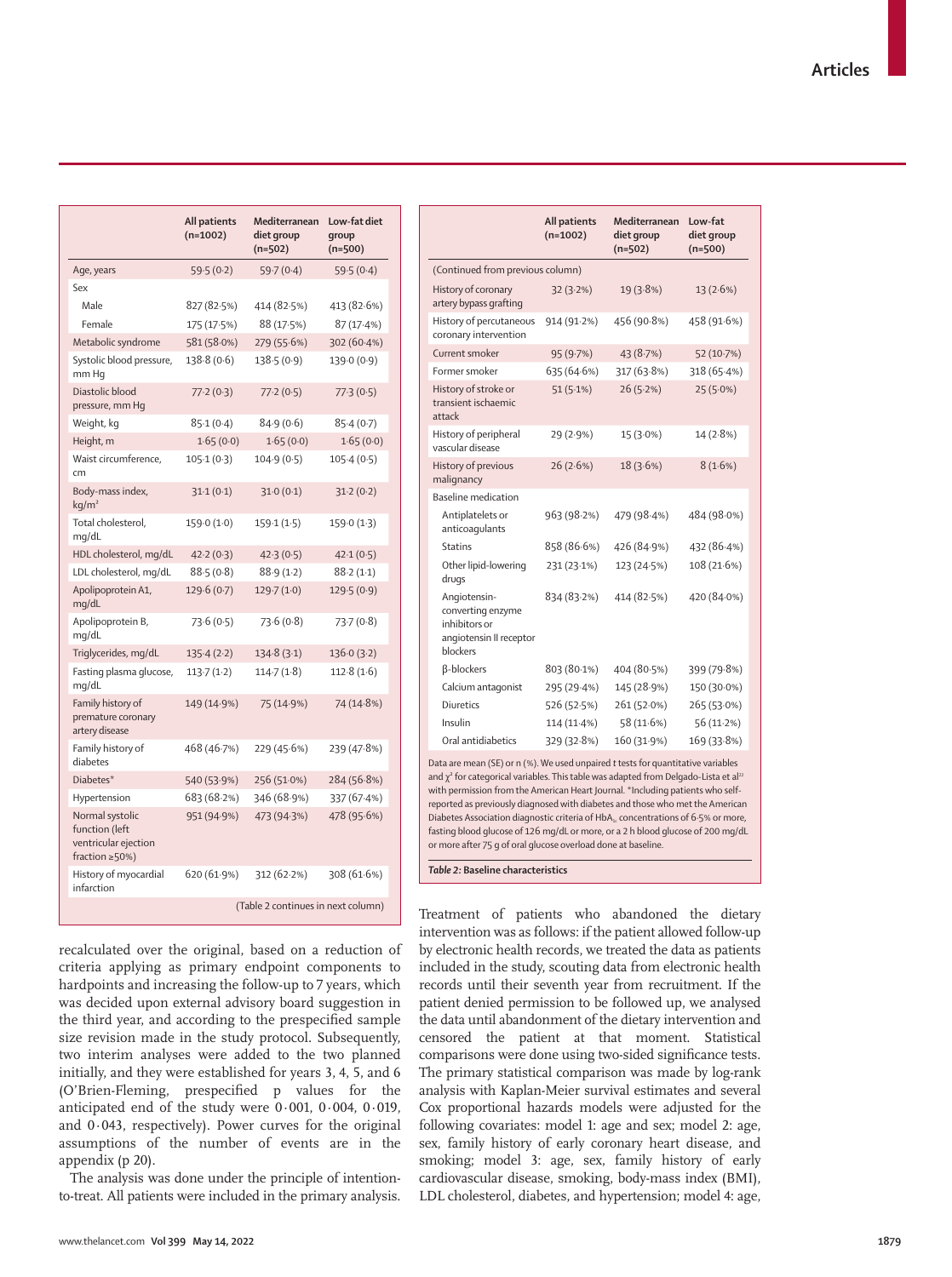sex, hypertension, LDL cholesterol (<100 mg/dL), BMI, smoking, statins (intensity), and diabetes; model 5: model 2 plus pharmacological treatments at baseline; model 6: model 4 plus changes in weight and physical activity during follow-up; and model 7: all covariates used in the different models and randomisation order. The significance level for all the analyses was  $\alpha=0.05$ . Sensitivity analyses were done for these cases: primary endpoint excluding cases in the first month; cases in the first 6 months; patients with a mean adherence greater than 80% during the study; patients with an extended composite of a cardiovascular endpoint; and extended composite of heart events and randomisation order. SPSS (version 25.0) and R statistical software (version 3.6.1) were used for the statistical study. This study is registered with ClinicalTrials.gov, NCT00924937.

#### **Role of the funding source**

The funders of the study had no role in study design, data collection, data analysis, data interpretation, or writing of the report.

### **Results**

From Oct 1, 2009, to Feb 28, 2012, 1850 patients were screened for eligibility and 1002 were included in the CORDIOPREV study. 500 (49·9%) of 1002 patients were assigned to the low-fat diet group and  $502$  ( $50.1\%$ ) to the Mediterranean diet group.<sup>22</sup> The population was mostly



men (82·5%), and the average age was 59·5 years (table 2). By the end of the study, on July 1, 2018, a total of 132 (13·8%) of 1002 participants had abandoned the dietary intervention (figure 1). These cases were higher in the low-fat group (86 [17·2%]) than in the Mediterranean diet group (46 [9·2%]; p=0·0002; appendix p 21). 112 (84·8%) of 132 participants who left the dietary intervention were followed up by electronic health records or phone calls after giving their permission.  $14$  (2 $\cdot$ 8%) of 500 participants in the low-fat diet and six (1·2%) of 502 in the Mediterranean diet abandoned the dietary intervention and denied their permission to be followed up by electronic health records or phone calls, and therefore were censored at that point. The median follow-up of the whole population of the study (n=1002) was 2557 days (IQR 173).

Baseline adherence of the whole population to the Mediterranean diet was  $8.78$  on the 0-14 scale<sup>25,26</sup> (14 being the best possible adherence rate for the Mediterranean scale) and 3·81 on the 0–9 scale for the low-fat diet (9 being the best possible adherence rate for the low-fat diet score).<sup>22</sup> Participants adhered to the group they were randomly assigned to and maintained this adherence during the study. Most of the dietary change happened during the first year, with increases of 1·99 points in the Mediterranean diet group and 2 $\cdot$  53 points in the low-fat group.<sup>27</sup> Data for all 7 years are in appendix (pp 22–23).

At the end of the study, patients in the Mediterranean diet group had significantly increased their intake of total fat (from  $37.4\%$  to  $40.5\%$  of the total energy intake), monounsaturated fatty acids (from 18·4% to 21·4% of the total energy intake), and polyunsaturated fatty acids (from  $6.4\%$  to  $7.4\%$  of the total energy intake), which was related to higher intakes of extra-virgin olive oil (from 31 g to 48 g per day), nuts (from  $2.1$  to  $3.9$  servings per week), and oily fish (from 2·8 to 3·2 servings per week) in comparison with those in the low-fat diet group. In addition, the Mediterranean diet group reduced their consumption of total carbohydrates (from 41·4% to 39·4% of the total energy intake) and saturated fatty acids (from 9·0% to 7·9% of the total energy intake). As expected, the low-fat diet group showed an increased intake of carbohydrates (from 41·7% to 45·5% of the total energy intake), mainly complex carbohydrates, and a decreased consumption of total fat (from 36·7% to 32·1% of the total energy intake), monounsaturated fatty acids (from 17·9% to 15·1% of the total energy intake), and saturated fatty acids (from 8·9% to 7·1% of the total energy intake). Both the Mediterranean and the low-fat diet groups increased their fibre intake (by 2·3 g per 1000 kcal *vs* 3·2 g per 1000 kcal) due to a higher intake of vegetables, fruits, and legumes. In addition, decreases in the intake of red or processed meats, sweet or carbonated beverages, and fat spreads were observed in the two intervention groups (appendix pp 24–31).

The different pre-established interim analyses did not *Figure 1:* **Trial profile** reach the threshold to stop the study. In the seventh year,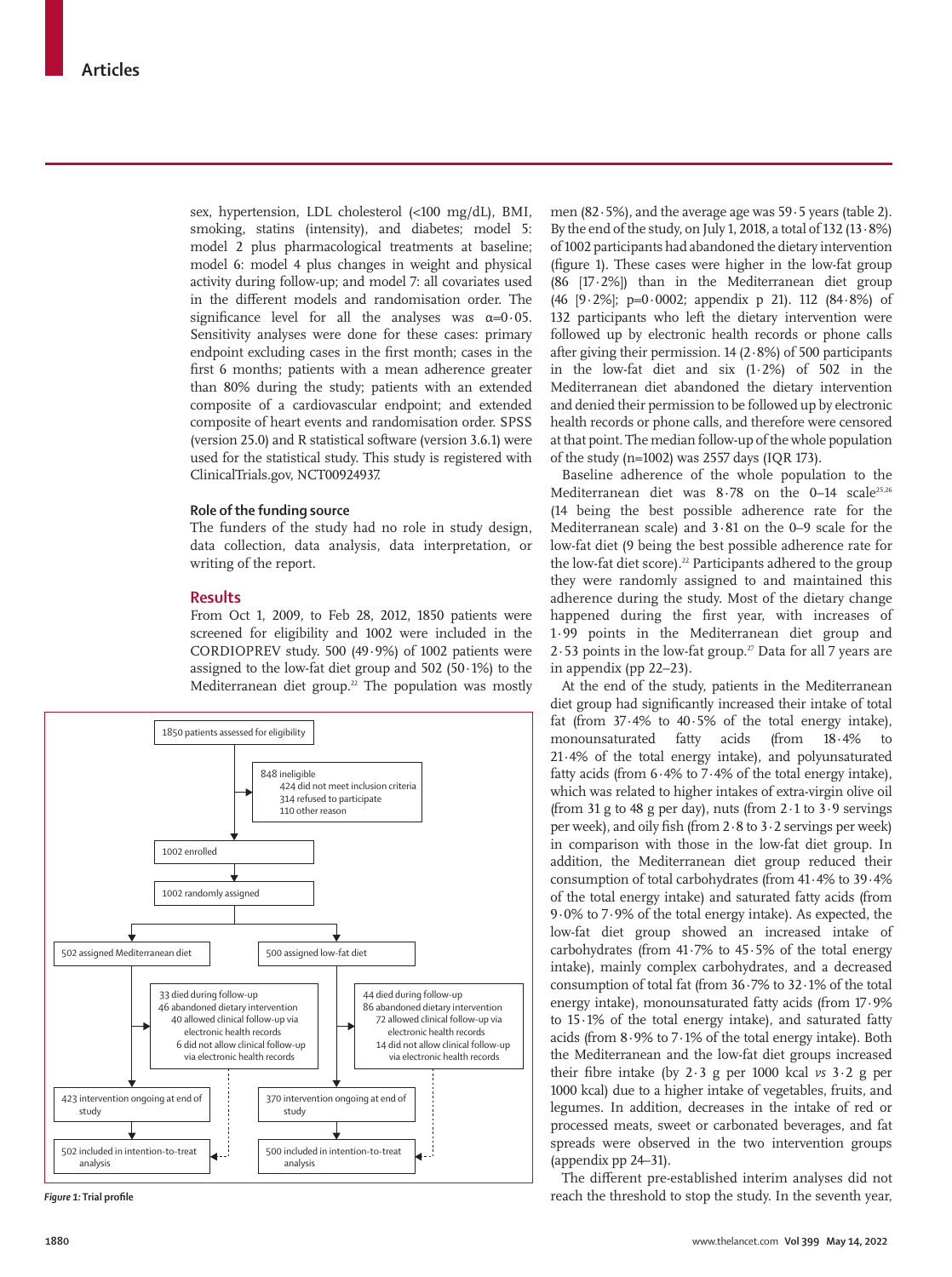a decision was made to stop the study after registering a total of 198 primary-outcome events: 87 (17·3%) in the Mediterranean diet group and 111 (22·2%) in the low-fat group. The unadjusted HR was 0·745 (95% CI 0·563–0·986). The crude rate per 1000 person-years was 28·1 (95% CI 27·9–28·3) for the Mediterranean diet group and  $37.7$   $(37.5-37.9)$  for the low-fat diet group (log-rank  $p=0.039$ ; figure 2A).

Table 3 shows the results of the multivariable adjusted Cox HRs. In all models, the Mediterranean diet was superior to the low-fat diet. HRs for the primary endpoint ranged from 0·719 to 0·753 in the different models. When evaluating the different components of the composite primary outcome, we did not find any significant statistical difference between diets. The specific number of events for each component was: non-fatal myocardial infarction (Mediterranean diet 19, low-fat 24,  $p=0.366$ ; cardiovascular death (Mediterranean diet 11, low-fat 20,  $p=0.120$ ; revascularisation (Mediterranean diet 64, low-fat 77, p=0·171); ischaemic stroke (Mediterranean diet 8, low-fat 15, p=0·123); and peripheral artery disease (Mediterranean diet 11, low-fat 17,  $p=0.223$ ; appendix p 32).

We did different sensitivity analyses to test cases at the beginning of the study (cases in the first month and the first 6 months), with results similar to those of the primary analysis. In people with a high dietary adherence during the study (mean adherence ≥80% during the study, excluding time 0), the Mediterranean diet was superior to the low-fat diet (HR 0·602, 95% CI 0·385–0·941, p=0·026). In the evaluation of the extended composite of heart events (ie, myocardial infarction, unstable angina, cardiac arrest, and heart failure), the Mediterranean diet was superior to the low-fat diet (HR 0·745, 95% CI 0·580–0·956, p=0·021; appendix pp 33–34).

When evaluating patient subgroups, the Mediterranean diet was superior to the low-fat diet in patients without a family history of coronary heart disease, in those without hypertension at baseline, in those younger than age 70 years at study entry, and those with an LDL cholesterol lower than 100 mg/dL (appendix p 38). Lipid and glucose parameters did not change significantly during the study (appendix p 35). Three sensitivity analyses were done regarding missing data analysis, not varying for main results (appendix p 36).

In the male population (n=827), a total of 161 primary endpoints occurred:  $67$  (16 $\cdot$ 2%) in the Mediterranean diet group and 94 (22·8%) in the low-fat diet group. The log-rank p value for the primary endpoint was 0·013 favouring the Mediterranean diet group (figure 2b). Coxregression multiadjusted HRs for the primary endpoint in the different adjusted models ranked from 0·669 (95% CI 0 $-489-0.915$ , p=0 $-0.12$ ) to 0 $-684$  (0 $-500-0.936$ , p=0·018) for the Mediterranean diet group versus the low-fat diet group (appendix p 39). We did not find statistical differences in women (appendix p 38). The



*Figure 2:* **Kaplan-Meier estimates of the incidence of the composite primary endpoints of myocardial infarction, revascularisation, ischaemic stroke, documented peripheral artery disease, and cardiovascular death events** (A) Total study population of the CORDIOPREV study. (B) Male population (827 [82·5%] of 1002) of the CORDIOPREV study. Hazard ratios and confidence intervals are from the multivariable-adjusted Cox model (adjusted for diet, age, family history of coronary disease, and smoking).

use of medication and anthropometric measurements during the study are in the appendix (p 40).

#### **Discussion**

In our study, evaluating the effects of a comprehensive, high-intensity dietary intervention with a Mediterranean diet or a low-fat diet over 7 years of follow-up in 1002 patients with coronary heart disease, the Mediterranean diet was superior to the low-fat diet in preventing a major cardiovascular event, with a decrease of HR of 26%. In men, the Mediterranean diet showed an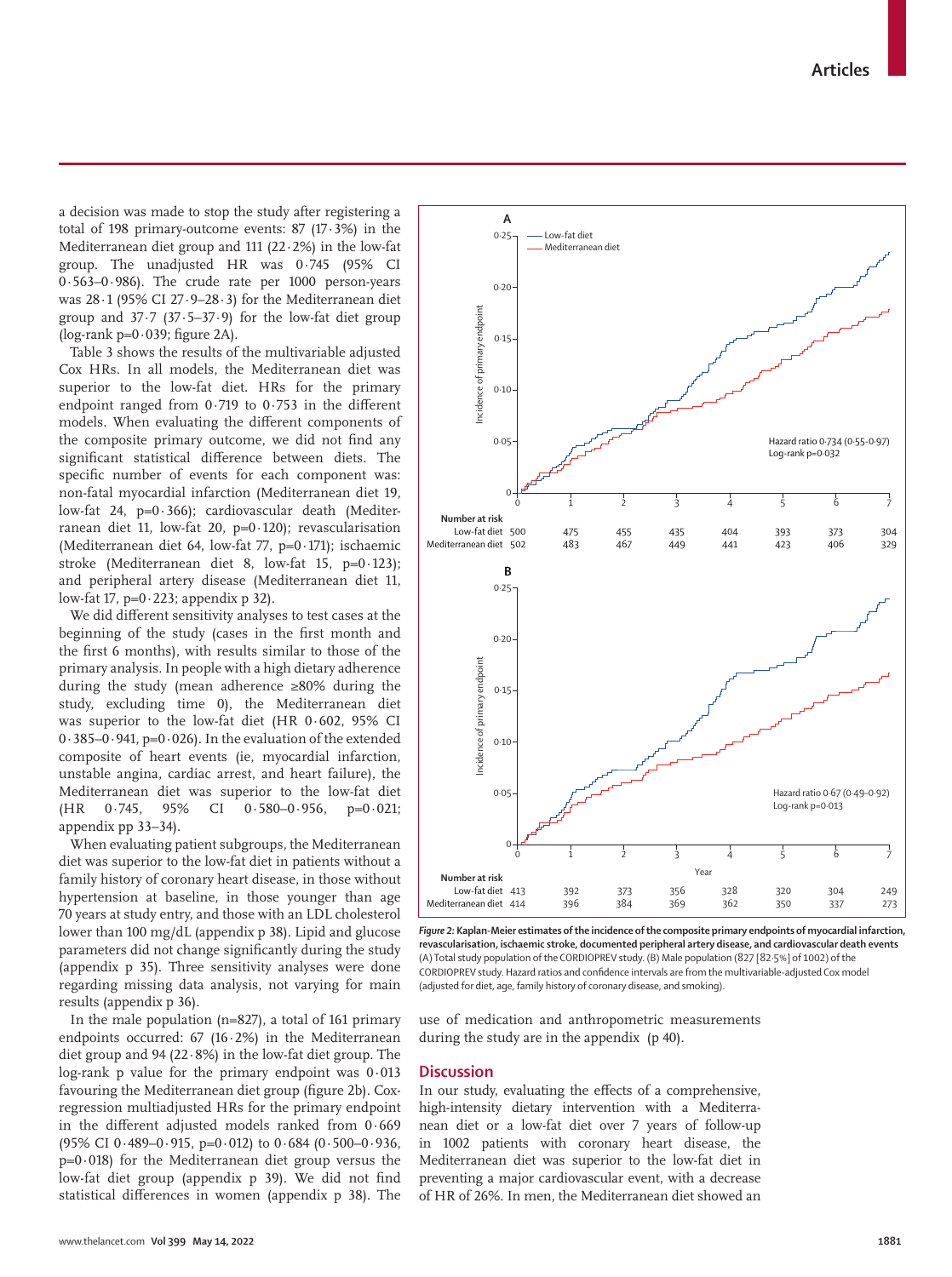|                                                                                                                                                                                                                                                                                                                                                                                                                                                                                      | Mediterranean diet<br>$(n=502)$ | Low-fat diet<br>$(n=500)$ | p value |  |  |
|--------------------------------------------------------------------------------------------------------------------------------------------------------------------------------------------------------------------------------------------------------------------------------------------------------------------------------------------------------------------------------------------------------------------------------------------------------------------------------------|---------------------------------|---------------------------|---------|--|--|
| Unadjusted                                                                                                                                                                                                                                                                                                                                                                                                                                                                           | 0.745 (0.563-0.986)             | $1$ (ref)                 | 0.040   |  |  |
| Multivariable adjusted for age and sex                                                                                                                                                                                                                                                                                                                                                                                                                                               | 0.738 (0.558-0.978)             | $1$ (ref)                 | 0.034   |  |  |
| Multivariable adjusted for age, sex, family history of early<br>coronary heart disease, and smoking                                                                                                                                                                                                                                                                                                                                                                                  | 0.734 (0.555-0.974)             | $1$ (ref)                 | 0.032   |  |  |
| Multivariable adjusted for age, sex, family history of early<br>cardiovascular disease, smoking, BMI, LDL cholesterol,<br>diabetes, and hypertension                                                                                                                                                                                                                                                                                                                                 | 0.753 (0.568-0.998)             | $1$ (ref)                 | 0.049   |  |  |
| Multivariable adjusted for age, sex, hypertension,<br>LDL cholesterol (<100 mg/dL), BMI, smoking, statins<br>(intensity), and diabetes                                                                                                                                                                                                                                                                                                                                               | $0.747(0.564 - 0.990)$          | $1$ (ref)                 | 0.042   |  |  |
| Multivariable adjusted for age, sex, family history of early<br>coronary heart disease, smoking, and pharmacological<br>treatments* at baseline                                                                                                                                                                                                                                                                                                                                      | 0.748 (0.562-0.997)             | $1$ (ref)                 | 0.048   |  |  |
| Multivariable adjusted for age, sex, hypertension,<br>LDL cholesterol (<100 mg/dL), BMI, smoking, statins<br>(intensity), diabetes, and changes in weight and physical<br>activity during follow-up                                                                                                                                                                                                                                                                                  | 0.740 (0.558-0.982)             | $1$ (ref)                 | 0.035   |  |  |
| Multivariable adjusted for all covariates used<br>in the different models and randomisation order                                                                                                                                                                                                                                                                                                                                                                                    | 0.719 (0.541-0.957)             | $1$ (ref)                 | 0.024   |  |  |
| Data are hazard ratio (95% CI) or p value. All p values were calculated with Cox proportional-hazards models.<br>The primary endpoint was a composite of myocardial infarction, revascularisation, ischaemic stroke, documented<br>peripheral artery disease, and cardiovascular death events. BMI=body-mass index. *Statins, other lipid-lowering drugs,<br>angiotensin-converting enzyme inhibitors, angiotensin II receptor blockers, β-blockers, calcium antagonists, diuretics, |                                 |                           |         |  |  |

*Table 3:* **Hazard ratios for the main outcome of the Mediterranean diet and low-fat diet groups**

insulin, oral antidiabetics, antiplatelets, and anticoagulants.

even higher superiority than the low-fat diet, with a nearly 33% reduction in major cardiovascular events. The Mediterranean diet also showed higher efficacy in the total cohort (men and woman) without a family history of coronary heart disease, in participants with an LDL less than 100 mg/dL at baseline, in patients younger than age 70 years at study entry, and those with a dietary adherence of more than 80% to the assigned diet throughout the study.

The CORDIOPREV study was a secondary prevention trial. Therefore, the use of a control diet was not ethically appropriate. Consequently, the experimental approach investigated two high-intensity dietary interventions with equal intensity in both groups. All patients received comprehensive, tailored, and continuous dietary support, regardless of the study group. As our results show, the intervention effectively changed the dietary habits for both the Mediterranean and the low-fat diet groups resulting in significant dietary changes towards the assigned diet. Participants in the low-fat diet group managed to reduce their total fat intake from 36·7% to 32·1% (mean decrease of 12·5% of fat consumption), which was higher than that reported in similar intervention studies.<sup>13</sup> Because both intervention groups were submitted to a high-intensity dietary intervention with participants reaching and maintaining a high adherence to the two healthy dietary patterns during the study, on top of the optimal medical treatment, we had a lower-than-expected rate of cardiovascular events in our trial. Our results were collected in the setting of a controlled environment, where adherence to diets, meetings with dietitians, and positive reinforcement might have contributed significantly to our results. Therefore, our results should be extrapolated with caution to other environments.

Our study did not find differences in glucose or main lipids between diets at the beginning or at the end of the dietary intervention. A Mediterranean diet has been associated with an improvement in lipids profile and glucose when compared with diets rich in saturated fats. However, this improvement has not been so uniform when compared with low-fat diets, primarily when an adequate fibre intake has been provided and complex carbohydrates were the main source of energy. Also, the fact that these patients were in secondary prevention and mostly taking hypolipidaemic drugs (mostly statins) might have influenced the differential effects on lipids and glucose of both groups of dietary intervention.

To our knowledge, this study is the most extensive to date evaluating the effects of a Mediterranean diet and a low-fat diet in the prevention of recurrent cardiovascular events in the context of two high-intensity dietary interventions. It is important to highlight that the Mediterranean diet used in the Lyon Diet Heart Study, for example, was supplemented with canola oil, which is not a traditional source of fat in the Mediterranean region. Moreover, the comparator was a "prudent Western-type diet" and not a healthy comparator.<sup>28</sup> A 2019 Cochrane report evaluated current knowledge about the effects of the Mediterranean diet on primary and secondary prevention.<sup>29</sup> The authors concluded that, "There is a paucity of evidence for secondary prevention. The ongoing studies might provide more certainty in the future".29 Accumulated data included in the Cochrane report were from 605 patients at 4 years for the Mediterranean diet versus usual care, and 101 patients during 2 years for the Mediterranean diet versus an active group, compared with 1002 patients from the CORDIOPREV study on the Mediterranean diet versus the low-fat diet for 7 years. Another review analysing the effect of the Mediterranean diet<sup>30</sup> highlights the need for new data on secondary prevention, as the only two significant existing studies were either too short<sup>28</sup> or show some concerns.<sup>31</sup>

In our study, the primary endpoint occurred in 19·8% of the population, and death occurred in less than 8% of participants. In comparison, a retrospective study evaluating the cardiovascular prognosis of coronary patients in our setting, and in the same timeframe of the CORDIOPREV study, reported a 20% mortality after 6 years of follow-up, which was more than double the percentage of deaths in the CORDIOPREV study.<sup>32</sup> Similarly, other large studies evaluating the efficacy of different drugs in this type of patient reported higher major cardiovascular event rates than our population, both in the active and the placebo groups of these studies.<sup>33,34</sup> The fact that primary endpoint rates were lower than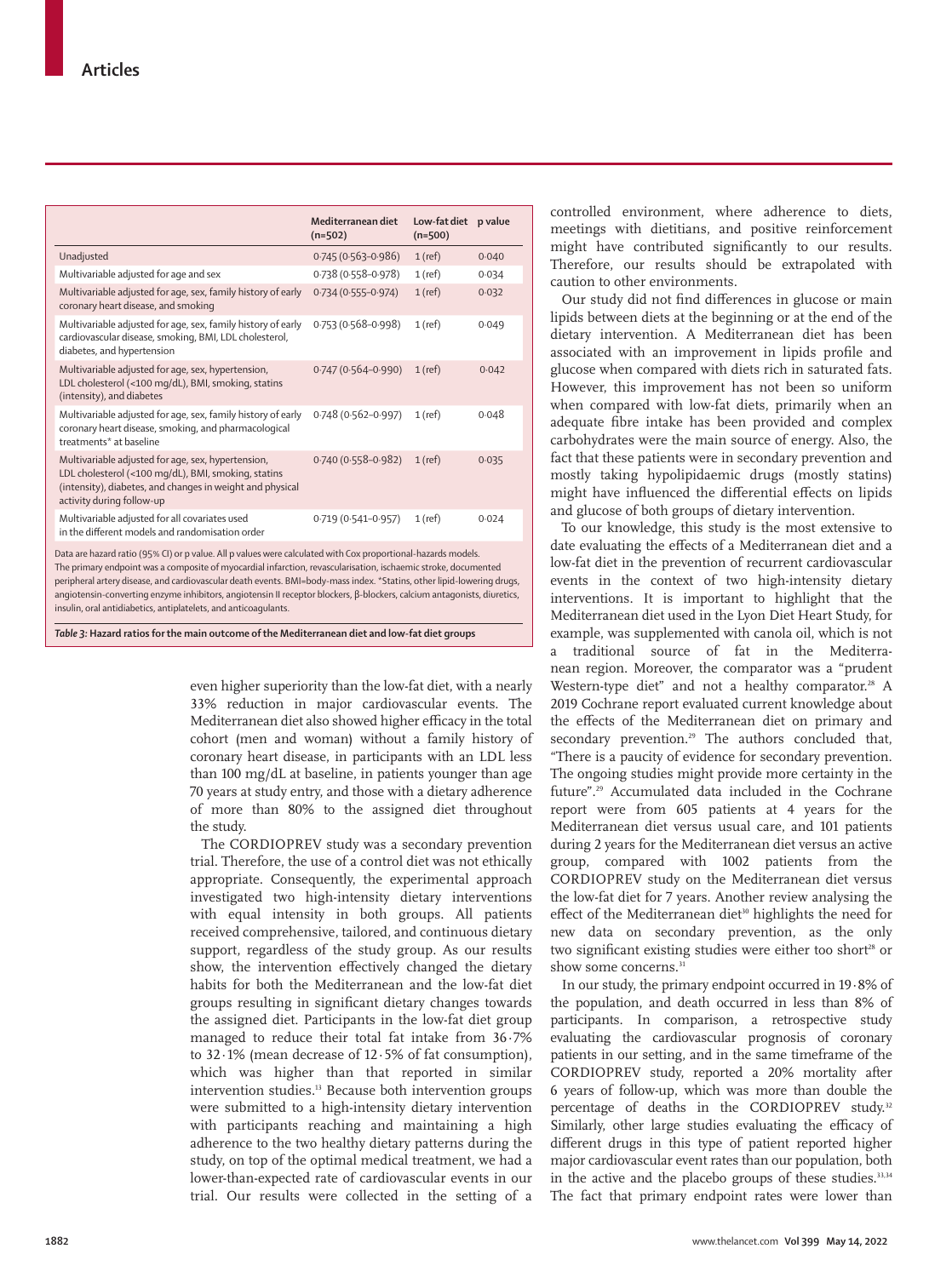expected might support the hypothesis that the two diets had high efficacy in preventing cardiovascular recurrences and support the previous results of studies with low-fat diet versus control diets,<sup>3-10</sup> or with the Mediterranean diet in participants at high risk in primary prevention.<sup>13</sup>

Our study found that the superiority of the Mediterranean diet was higher in the male participants, suggesting that either there was not enough power in the female group or that sex is a factor in the dietary response. In this sense, our study was designed to represent the population with ischaemic heart disease and all patients who met the recruitment criteria were included, regardless of sex. Future studies should be created with sufficient power to unveil specific sex-related effects in women. Although other subgroup analyses also showed differences in the outcomes between diets, these findings were not primary endpoints of the study and should be taken as hypothesisgenerating results.

Our study has limitations. First, this study included people with established coronary disease and, thus, the generalisability of our findings to other patient groups should be made with caution. Additionally, the study was done in a Mediterranean country with a higher acceptance for the Mediterranean lifestyle intervention. However, the low-fat diet study group was also well accepted by participants. The high acceptance of the Mediterranean diet in non-Mediterranean countries has been repeatedly reported;<sup>35</sup> therefore, our results should be generalised with caution to other geographical areas.

Our study also had some remarkable characteristics. First, the length of the study, which was challenging in itself, and even more so in a high-intensity dietary intervention. Second, the strict uniformity in the comprehensive characterisation, the medical treatment, and the dietary management of the cohort. This was done by planning the study as a single-centre study, which allowed the standardised high-intensity strategy, the homogenised and standardised care, and the thorough characterisation of the population. Finally, we were able to maintain follow-up through electronic medical records for 112 (85%) of 132 patients who abandoned the dietary intervention during the 7 years of the study, increasing the validity of the results of the intention-to-treat analysis. In summary, the CORDIOPREV study reports that a Mediterranean diet is superior to a low-fat diet in preventing major cardiovascular events in secondary prevention of cardiovascular disease.

#### **Contributors**

JD-L, FL-S, FP-J, PP-M, and JL-M contributed to the study conceptualisation. JD-L, JFA-D, JDT-P, EMY-S, OAR-Z, AC, FR-C, and JL-M were responsible for the data curation. JD-L, JFA-D, GMQ-N, and JL-M developed the formal analysis. JD-L, EMY-S, OAR-Z, AC, FL-S, FP-J, PP-M, and JL-M participated in funding acquisition. JD-L, JFA-D, GMQ-N, FF, AG-R, AMO-M, AIG-R, AIP-C, EMY-S, OAR-Z, AC, FP-J, PP-M, and JL-M participated in the clinical trial. JD-L, JFA-D, JDT-P, EMY-S, AC, OAR-Z, FP-J, PP-M, and JL-M were responsible for the methodology. JD-L, EMY-S, OAR-Z, AC, and JL-M handled the project administration. FR-C was responsible for resources. JD-L and

JFA-D took responsibility for software. JD-L, PP-M, and JL-M supervised the entire project. JD-L, JFA-D, GMQ-N, EMY-S, AC, OAR-Z, FR-C, FP-J, PP-M, and JL-M took responsibility for validation process. EMY-S, OAR-Z, and AC developed the visualisation process. JD-L, JFA-D, and JDT-P were involved in writing the original draft. JD-L, JFA-D, LB, JMO, FP-J, PP-M, and JL-M were involved in writing, review, editing. JD-L, JFA-D, and JL-M have accessed and verified the data. All authors had full access to all the data in the study and had final responsibility for the decision to submit for publication.

#### **Declaration of interests**

JD-L reports a research grant from Instituto de Salud Carlos III (PI13/00023) and has received fees for lectures and educational activities from Novo-Nordisk, Amgen, Laboratorios Dr Esteve, Ferrer, Servier, Mylan–Viatrix, Instituto Cervantes, and the Spanish Society of Internal Medicine, all unrelated to this work. JFA-D reports research grants from Servicio Andaluz de Salud (B-0009-2017) and Insituto de Salud Carlos III (CM12/00202), and has received fees for lectures and educational activities from Bayer, Grunenthal Pharma, Laboratorios Dr Esteve, Ferrer, and Boehringer Ingelheim, all unrelated to this work. JDT-P has received fees for lectures and educational activities from Laboratorios Dr Esteve, Amgen, Sanofi, and the Spanish Society of Internal Medicine, all unrelated to this work, and is a board member of the Andalusian Society of Internal Medicine. FF has received fees for lectures and educational activities from Laboratorios Dr Esteve, Mylan, Novartis, Menarini, Servier, Novo-Nordisk, and Amgen, all unrelated to this work. AG-R reports a research grant from Consejería de Salud Junta de Andalucía (PI-0206-2013) and has received fees for lectures and educational activities from Laboratorios Dr Esteve and Instituto Cervantes, all unrelated to this work. EMY-S reports grants from Consejería de Salud-Junta de Andalucía (PC-0283-2017), Carlos III Health Institute (PI18/01822), and Servicio Andaluz de Salud-Junta de Andalucia (Nicolas Monardes Programme Contract C1-0005-2019). OAR-Z reports research grants from Ministerio de Ciencia e Innovacion (PI15/00733), Fundación para la investigación Biomédica de Córdoba (PI-0170-2018-FIB), and de Instituto de salud Carlos III (Miguel Servet Program CP19/00142). AC reports research grants from Instituto de Salud Carlos III (CP14/00114, PI19/00299, and DTS19/00007) and Ministerio de Economía y Competitividad (AGL2015-67896-P). FL-S has received fees for lectures and educational activities from Pfizer, Novartis, Mylan–Viatris, and Boehringer Ingelheim, all unrelated to this work. LB reports a research grant from AstraZeneca, has served on scientific advisory boards of Sanofi, Bayer, and AstraZeneca, has received speaker fees from Lilly, MSD– Boehringer, and AstraZeneca, and founded the spin-offs for Glycardial Diagnostics and Ivastatin Therapeutics S, all unrelated to this work. JMO has received research funding from the US Department of Agriculture on personalised nutrition, and from Archer Daniels Midland on probiotics, has served on the scientific advisory board or as a consultant for Nutrigenomix, the Predict Study, General Nutrition Centres, Weight Watchers, Metagenics, and Reckitt Group, all unrelated to this work. FP-J reports research grants from Instituto de Salud Carlos III (PI10/02412 and PI13/00619) and has received fees for lectures and educational activities from Mylan and Instituto Cervantes, unrelated to this work. PP-M reports research grants from Instituto de Salud Carlos III (PI13/00185, PI10/01041, and PI16/01777) and Consejería Salud Junta de Andalucía (PI058/10), and has received fees for lectures and educational activities for Novo-Nordisk, Boehringer Ingelheim, Amgen, Laboratorios Dr Esteve, MSD, Ferrer, Menarini, Servier, Mylan–Viatrix, Instituto Cervantes, and the Spanish Society of Internal Medicine, all unrelated to this work. JL-M reports research grants from Instituto de Salud Carlos III (PIE14/00005 and PIE14/00005), Ministerio de Ciencia e Innovación (PID2019- 104362RB-I00, AGL2009-122270, PCIN-2016-084, and AGL2012/39615), Consejería de Salud Junta de Andalucia (PI0193/09), Ministerio de Ciencia e Innovación (AGL2015-67896-P), and Consejería de Economía, Innovación, Ciencia y Empleo (P20\_00256 and CVI-7450), has received fees for lectures and educational activities from Novo-Nordisk, Sanofi, Amgen, Laboratorios Dr Esteve, MSD, and Instituto Cervantes, and has received consulting fees from Amgen and Sanofi, all unrelated to this work. All other authors declare no competing interests.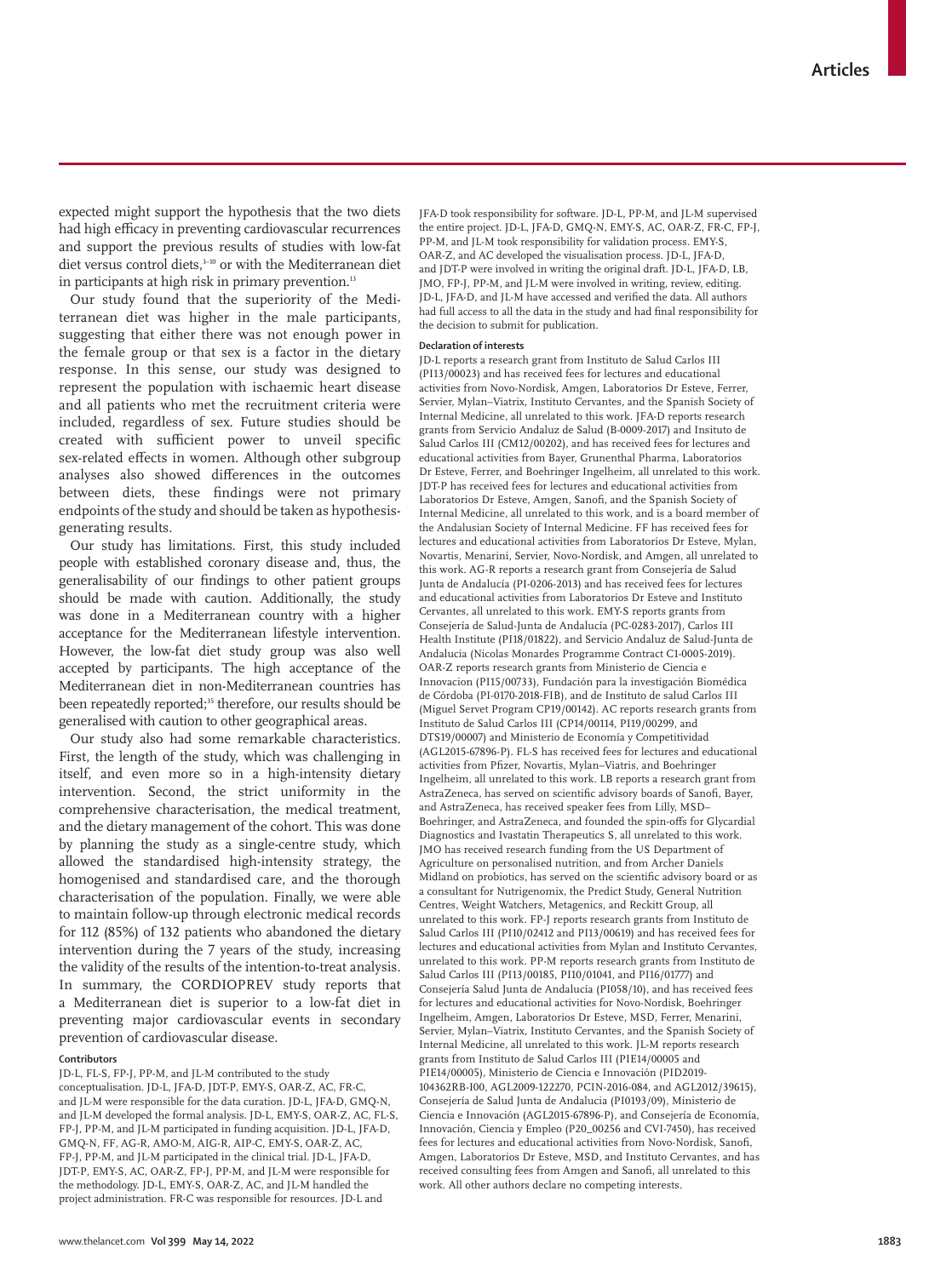### **Data sharing**

Collaborations with the Cordioprev Study are open to Biomedical Institutions, always after an accepted proposal for a scientific work. Depending on the nature of the collaboration, electronic data, hard copy data, or biological samples should be provided. All collaborations will be made after a collaboration agreement. Terms of the collaboration agreement will be specific for each collaboration, and the extent of the shared documentation (ie, deidentified participant data, data dictionary, biological samples, hard copy, or other specified data sets) will be also specifically set on the light of each work.

#### **Acknowledgments**

The CORDIOPREV study was supported by the Fundacion Patrimonio Comunal Olivarero. The main sponsor agreed to participate in the study because when it started, there were no full-length studies evaluating the effect of an olive oil-based Mediterranean diet on coronary secondary prevention, although there were many observational studies and studies evaluating risk factors that indicated that it could have a favourable effect. The sponsor was not involved in the design or carrying out the study, and its participation was limited to funding and providing the olive oil used in the study. We also received additional funding from CEAS (Centro de Excelencia en Investigacion sobre Aceite de Oliva), Junta de Andalucia (Consejeria de Salud, Consejeria de Agricultura y Pesca, Consejeria de Innovacion, Ciencia y Empresa), Diputaciones de Jaen y Córdoba, y Salud and Ministerio de Medio Ambiente, Medio Rural y Marino, and the Spanish Government. The study was also partly supported by research grants from the Ministerio de Ciencia e Innovacion (FIS PI10/01041 to PP-M; FIS PI13/00023 to JD-L; PIE14/00005 and PIE 14/00031 to JL-M; PI15/00733 to OAR-Z; PI16/01777 to PP-M; PI18/01822 to EY-S; PI19/00299 to AC; DTS19/00007 to AC; PID2019-104362RB-I00 to JL-M; and PI10/02412 and PI13/00619 to FP-J); Ministerio de Economia y Competitividad (AGL2009-122270, AGL2012/39615, and PCIN-2016-084 [JPI HDHL] to JL-M, and AGL2015- 67896-P to JL-M and AC); Consejeria de Salud, Junta de Andalucia (PI0193/09 to JL-M; PI-0058/10 to PP-M; PI-0206-2013 to AG-R; PC-0283/2017 to EMY-S; and PI-0170-2018-FIB to OAR-Z); Proyecto de Excelencia, Consejería de Economía, Innovación, Ciencia y Empleo (CVI-7450 and P20\_00256 to JL-M; and Seven Framework Programme NutriTech (289511). The study was also cofinanced by the Fondo Europeo de Desarrollo Regional (FEDER). EY-S was the recipient of the Nicolas Monardes Programme from the Servicio Andaluz de Salud, Junta de Andalucia, Spain (C1-0005-2019). AC is supported by an ISCIII research contract (Programa Miguel-Servet CP14/00114 and CPII19/00007). OAR-Z is supported by an ISCIII research contract (Programa Miguel-Servet CP19/00142). JFA-D was supported by an ISCIII research contract (Rio-Hortega Program CM12/00202) and is supported by a Servicio Andaluz de Salud research contract (Accion B-Clinicos investigadores B-00009-2017). LB is funded by the Institute of Health Carlos III, ISCIII (CIBERCV; Red Terapia Celular TerCel- RD16/0011/0018); the Spanish Ministry of Economy and Competitiveness of Science (PID2019- 107160RB-I00); and cofunded by FEDER Una Manera de Hacer Europa. JMO is funded by the US Department of Agriculture, under agreement number 8050-51000-098-00D. The CIBEROBN and CIBERCV are initiatives of the Instituto de Salud Carlos III, Madrid, Spain. There are no ties with industry regarding this Article. We want to thank Miguel Angel Martinez González for his valuable help in the statistical approach. We also want to thank to the cardiology unit at IMIBIC, University Hospital Reina Sofia, for their valuable help in the recruitment for this study. We want to thank the external advisory board and the clinical endpoint committee for their excellent work. We would like to thank the Escuela Andaluza de Salud Pública for performing the randomisation process. We especially want to thank the participants of the CORDIOPREV study. The low abandonment rate of the dietary intervention (and the high percentage of these patients who allowed the follow-up of their data by electronic medical record or by telephone) and the high level of adherence during the study clearly indicate their level of personal involvement.

#### **References**

1 Mach F, Baigent C, Catapano AL, et al. 2019 ESC/EAS guidelines for the management of dyslipidaemias: lipid modification to reduce cardiovascular risk. *Atherosclerosis* 2019; **290:** 140–205.

- 2 Mach F, Baigent C, Catapano AL, et al. 2019 ESC/EAS guidelines for the management of dyslipidaemias: lipid modification to reduce cardiovascular risk. *Eur Heart J* 2020; **41:** 111–88.
- 3 Burr ML, Fehily AM, Gilbert JF, et al. Effects of changes in fat, fish, and fibre intakes on death and myocardial reinfarction: diet and reinfarction trial (DART). *Lancet* 1989; **2:** 757–61.
- 4 de Lorgeril M, Renaud S, Mamelle N, et al. Mediterranean alpha-linolenic acid-rich diet in secondary prevention of coronary heart disease. *Lancet* 1994; **343:** 1454–59.
- 5 Hjermann I, Velve Byre K, Holme I, Leren P. Effect of diet and smoking intervention on the incidence of coronary heart disease. Report from the Oslo Study Group of a randomised trial in healthy men. *Lancet* 1981; **2:** 1303–10.
- 6 Leren P. The Oslo diet-heart study. Eleven-year report. *Circulation* 1970; **42:** 935–42.
- 7 Ornish D, Brown SE, Scherwitz LW, et al. Can lifestyle changes reverse coronary heart disease? The Lifestyle Heart Trial. *Lancet* 1990; **336:** 129–33.
- 8 Turpeinen O, Karvonen MJ, Pekkarinen M, Miettinen M, Elosuo R, Paavilainen E. Dietary prevention of coronary heart disease: the Finnish Mental Hospital Study. *Int J Epidemiol* 1979; **8:** 99–118.
- 9 Watts GF, Jackson P, Mandalia S, et al. Nutrient intake and progression of coronary artery disease. *Am J Cardiol* 1994; **73:** 328–32.
- 10 Watts GF, Lewis B, Brunt JN, et al. Effects on coronary artery disease of lipid-lowering diet, or diet plus cholestyramine, in the St Thomas' Atherosclerosis Regression Study (STARS). *Lancet* 1992; **339:** 563–69.
- Grundy SM, Bilheimer D, Chait A, et al. Summary of the second report of the National Cholesterol Education Program (NCEP) Expert Panel on detection, evaluation, and treatment of high blood cholesterol in adults (Adult Treatment Panel II). *JAMA* 1993; **269:** 3015–23.
- 12 National Cholesterol Education Program (NCEP) Expert Panel on Detection, Evaluation, and Treatment of High Blood Cholesterol in Adults (Adult Treatment Panel III). Third Report of the National Cholesterol Education Program (NCEP) Expert Panel on Detection, Evaluation, and Treatment of High Blood Cholesterol in Adults (Adult Treatment Panel III) final report. *Circulation* 2002; **106:** 3143–421.
- Estruch R, Ros E, Salas-Salvadó J, et al. Primary prevention of cardiovascular disease with a Mediterranean diet supplemented with extra-virgin olive oil or nuts. *N Engl J Med* 2018; **378:** e34.
- Babio N, Bulló M, Basora J, et al. Adherence to the Mediterranean diet and risk of metabolic syndrome and its components. *Nutr Metab Cardiovasc Dis* 2009; **19:** 563–70.
- 15 Díez-Espino J, Buil-Cosiales P, Serrano-Martínez M, Toledo E, Salas-Salvadó J, Martínez-González MA. Adherence to the Mediterranean diet in patients with type 2 diabetes mellitus and HbA1c level. *Ann Nutr Metab* 2011; **58:** 74–78.
- 16 Estruch R. Anti-inflammatory effects of the Mediterranean diet: the experience of the PREDIMED study. *Proc Nutr Soc* 2010; **69:** 333–40.
- 17 Estruch R, Martínez-González MA, Corella D, et al. Effects of a Mediterranean-style diet on cardiovascular risk factors: a randomized trial. *Ann Intern Med* 2006; **145:** 1–11.
- 18 Martínez-González MA, Corella D, Salas-Salvadó J, et al. Cohort profile: design and methods of the PREDIMED study. *Int J Epidemiol* 2012; **41:** 377–85.
- 19 Salas-Salvadó J, Bulló M, Babio N, et al. Reduction in the incidence of type 2 diabetes with the Mediterranean diet: results of the PREDIMED-Reus nutrition intervention randomized trial. *Diabetes Care* 2011; **34:** 14–19.
- 20 Sofi F, Cesari F, Abbate R, Gensini GF, Casini A. Adherence to Mediterranean diet and health status: meta-analysis. *BMJ* 2008; **337:** a1344.
- 21 Sofi F, Macchi C, Abbate R, Gensini GF, Casini A. Mediterranean diet and health status: an updated meta-analysis and a proposal for a literature-based adherence score. *Public Health Nutr* 2014; **17:** 2769–82.
- 22 Delgado-Lista J, Perez-Martinez P, Garcia-Rios A, et al. CORonary Diet Intervention with Olive oil and cardiovascular PREVention study (the CORDIOPREV study): rationale, methods, and baseline characteristics: a clinical trial comparing the efficacy of a Mediterranean diet rich in olive oil versus a low-fat diet on cardiovascular disease in coronary patients. *Am Heart J* 2016; **177:** 42–50.